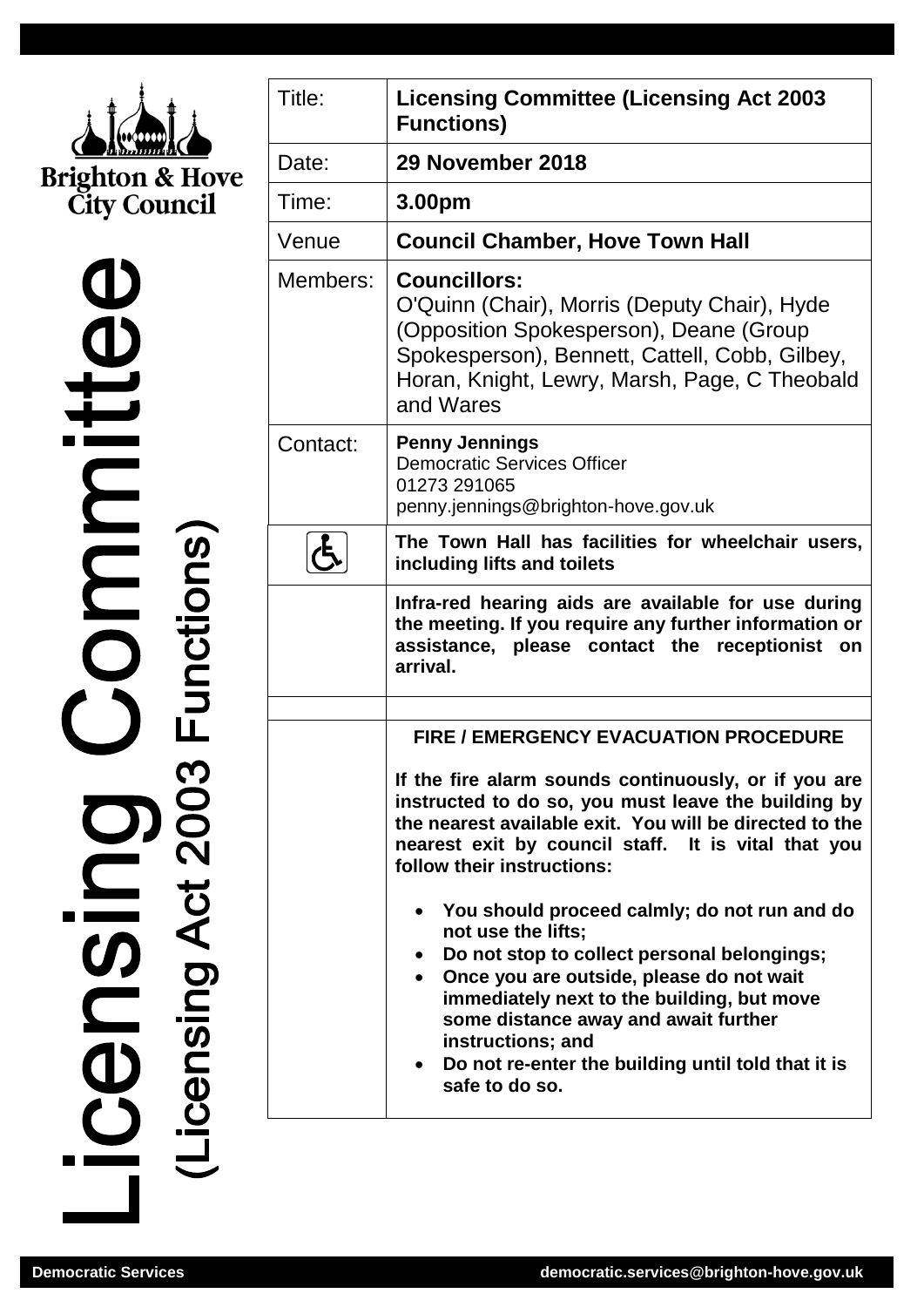# **LICENSING COMMITTEE (LICENSING ACT 2003 FUNCTIONS)**

# **AGENDA**

#### **Part One Page**

## **11 PROCEDURAL BUSINESS**

**(a) Declaration of Substitutes:** Where Councillors are unable to attend a meeting, a substitute Member from the same Political Group may attend, speak and vote in their place for that meeting.

#### **(b) Declarations of Interest:**

- (a) Disclosable pecuniary interests
- (b) Any other interests required to be registered under the local code;
- (c) Any other general interest as a result of which a decision on the matter might reasonably be regarded as affecting you or a partner more than a majority of other people or businesses in the ward/s affected by the decision.

In each case, you need to declare

- (i) the item on the agenda the interest relates to;
- (ii) the nature of the interest; and
- (iii) whether it is a disclosable pecuniary interest or some other interest.

If unsure, Members should seek advice from the committee lawyer or administrator preferably before the meeting.

**(c) Exclusion of Press and Public:** To consider whether, in view of the nature of the business to be transacted, or the nature of the proceedings, the press and public should be excluded from the meeting when any of the following items are under consideration.

*NOTE: Any item appearing in Part Two of the Agenda states in its heading the category under which the information disclosed in the report is exempt from disclosure and therefore not available to the public.*

*A list and description of the exempt categories is available for public inspection at Brighton and Hove Town Halls.*

#### **12 MINUTES OF THE PREVIOUS MEETING 7 - 12**

To consider the minutes of the meeting held on 28 June 2018 (copy attached).

# **13 CHAIR'S COMMUNICATIONS**

#### **14 CALLOVER**

(a) Items  $(14 - 19)$  will be read out at the meeting and Members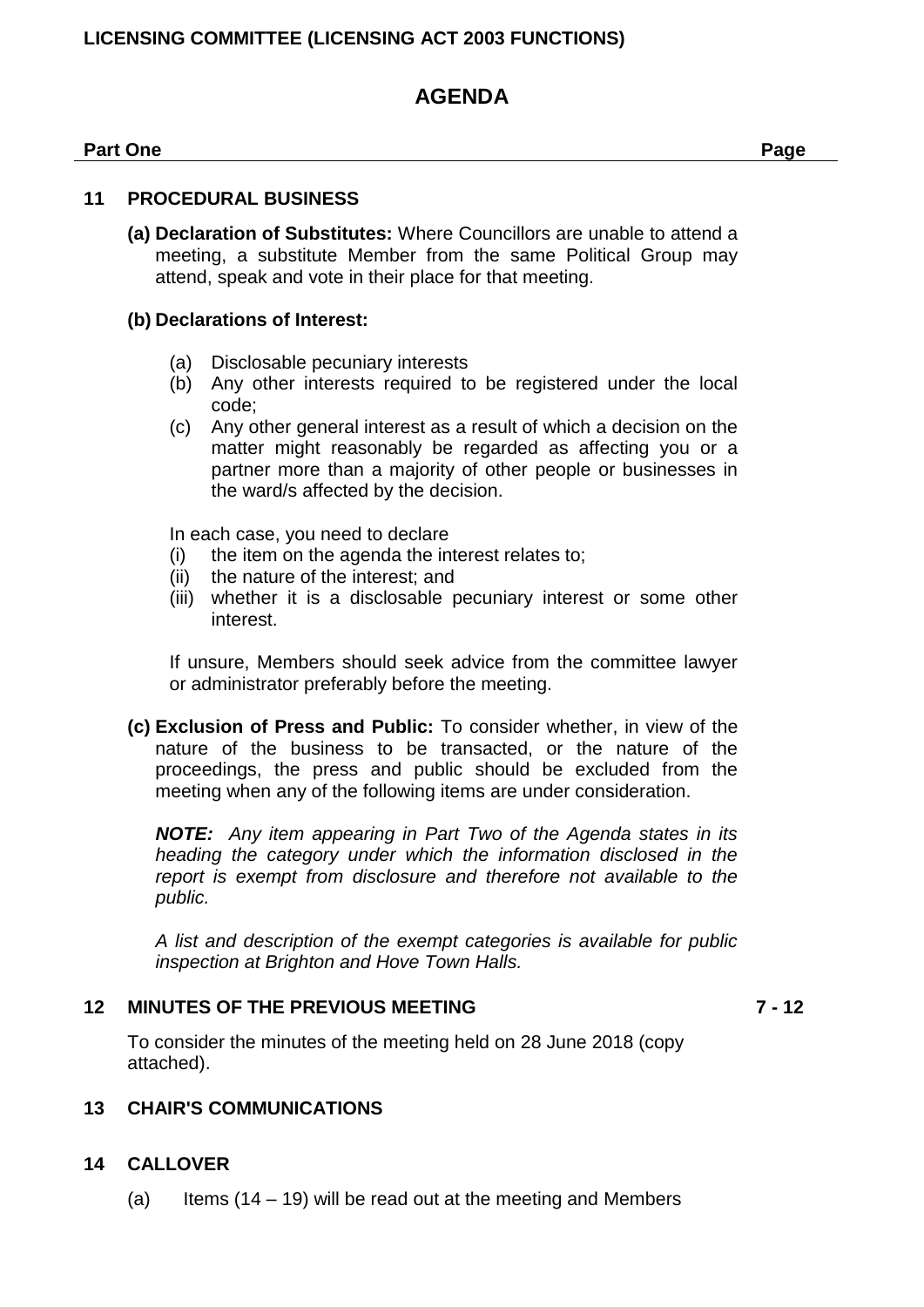invited to reserve the items for consideration.

(b) Those items not reserved will be taken as having been received and the reports' recommendations agreed.

## **15 PUBLIC INVOLVEMENT**

To consider the following matters raised by members of the public:

- (a) **Petitions:** to receive any petitions presented to the full council or at the meeting itself;
- (b) **Written Questions:** to receive any questions submitted by the due date of 12 noon on 23 November 2018;
- (c) **Deputations:** to receive any deputations submitted by the due date of 12 noon on 23 November 2018.

# **16 MEMBER INVOLVEMENT**

To consider the following matters raised by councillors:

- (a) **Petitions:** to receive any petitions submitted to the full Council or at the meeting itself;
- (b) **Written Questions:** to consider any written questions;
- (c) **Letters:** to consider any letters;
- (d) **Notices of Motion:** to consider any Notices of Motion referred from Council or submitted directly to the Committee.

#### **17 PRESENTATION -PRIDE VILLAGE PARTY AND BRIGHTON AND HOVE PRIDE**

Jayne Babb, Operations Manager for Pride will give a presentation outlining the arrangements which are put into place to support the United Kingdom's biggest Pride Festival which includes the Pride Village Party in Kemptown.

Following the presentation Members will have the opportunity to ask questions before moving on to consider the remaining items of business on the agenda.

# **18 REVIEW OF STATEMENT OF LICENSING POLICY - CONSULTATION 13 - 60 RESPONSE REPORT 2018**

Report of the Director, Neighbourhoods, Communities and Housing (copy attached)

*Contact Officer: Jim Whitelegg Tel: 01273 292438 Ward Affected: All Wards*

# **19 GAMBLING ACT 2005 - REVIEW OF GAMBLING POLICY 2019-21 61 - 116**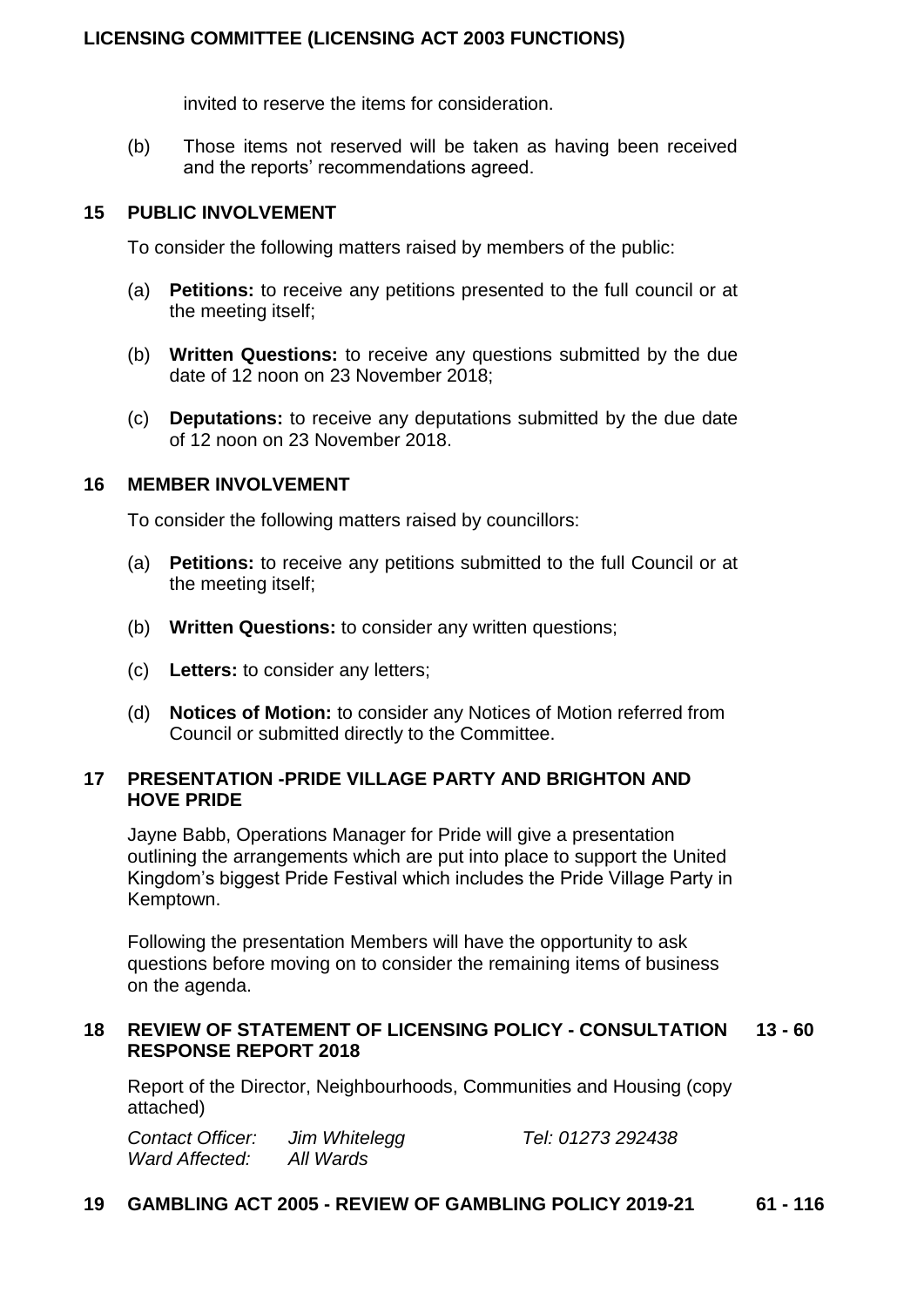# **LICENSING COMMITTEE (LICENSING ACT 2003 FUNCTIONS)**

Report of the Director, Neighbourhoods, Communities and Housing (copy attached)

*Contact Officer: Jim Whitelegg Tel: 01273 292438 Ward Affected: All Wards*

# **20 ITEMS REFERRED FOR COUNCIL**

To consider items to be submitted to Council for information.

In accordance with Procedure Rule 24.3a, the Committee may determine that any item is to be included in its report to Council. In addition, any Group may specify one further item to be included by notifying the Chief Executive no later than 10am on the eighth working day before the Council meeting at which the report is to be made, or if the Committee meeting take place after this deadline, immediately at the conclusion of the Committee meeting

# **PUBLIC INVOLVEMENT**

Provision is made on the agendas for public questions to committees and details of how questions can be raised can be found on the website and/or on agendas for the meetings.

The closing date for receipt of public questions and deputations for the next meeting is 12 noon on the fourth working day before the meeting.

Agendas and minutes are published on the council's website [www.brighton-hove.gov.uk.](http://www.brighton-hove.gov.uk/) Agendas are available to view five working days prior to the meeting date.

Electronic agendas can also be accessed through our meetings app available through [www.moderngov.co.uk](http://www.moderngov.co.uk/our-solutions/tablet-app-paperless-meetings)

We can provide meeting papers in alternate formats (including large print, Braille, audio tape or on disc, or in different languages) Please contact us to discuss your needs.

# **FURTHER INFORMATION**

For further details and general enquiries about this meeting contact Penny Jennings, (01273 291065, email penny.jennings@brighton-hove.gov.uk) or email [democratic.services@brighton-hove.gov.uk](mailto:democratic.services@brighton-hove.gov.uk)

# **ACCESS NOTICE**

The public gallery to the council chamber – which is on the first floor – is limited in size but does have 2 spaces designated for wheelchair users. There is a lift to the first floor and an automatic door and ramped access to the public gallery. There is a wheelchair accessible WC close by. The seated spaces available in the gallery can be used by disabled people who are not wheelchair users.

The lift cannot be used for evacuation purposes so those unable to use the stairs to the public gallery can be seated at the rear of the council chamber on the ground floor should you wish to watch the meeting or need to take part in the proceedings, for example if you have submitted a question.